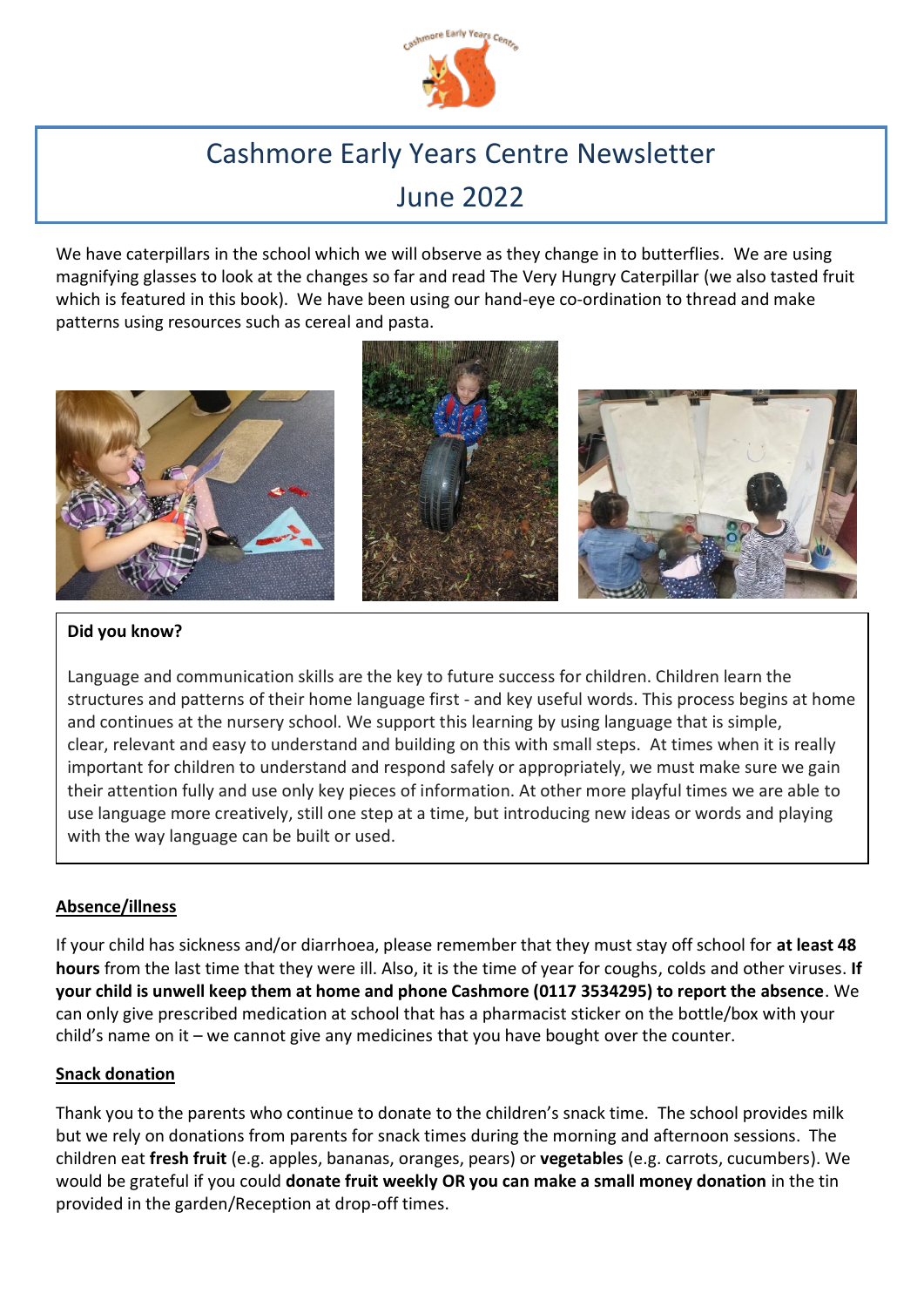

## **Summer safety**

It is summer! Please make sure your child's **shoulders are covered**, bring a **sun hat** (labelled with your child's name) and **apply sun cream** before your child comes to school or send in sun cream (labelled with your child's name) and the staff will help them apply it. Please do not leave sun cream in your child's bag but give it to a staff member. The children spend a lot of time outside: climbing; playing ball games; gardening and running around.



## **Your child's bag**

Please put enough **nappies, wipes and spare clothes** in your child's bag. Remember that children may need changing two times.

## **No scooters/bikes/pushchairs in the School**

Due to health and safety reasons, bikes and scooters and pushchairs are not to be brought into the school, even for a short time. You are very welcome to leave them in the buggy park outside the school (at your own risk).

#### **School photographs**

Please return all photograph proofs as soon as possible (even if you do not want to order any).

#### **Staff changes**

Colin and Harriet are both leaving us at the end of this term. Colin has worked at Cashmore and St Philip's for 10 years and Harriet has worked at Cashmore for 7 years. They will be greatly missed by the children, parents/carers and staff alike. We would like to thank them for their dedication to early years education and wish them all the best in their new jobs.

#### **End of year celebration**

On Wednesday 20 July we will be having an end of year celebration. Everyone is welcome. More details to follow.

**INSET Days**

The School will be **CLOSED on:**

**Monday 18 July Thursday 1 and Friday 2 September**